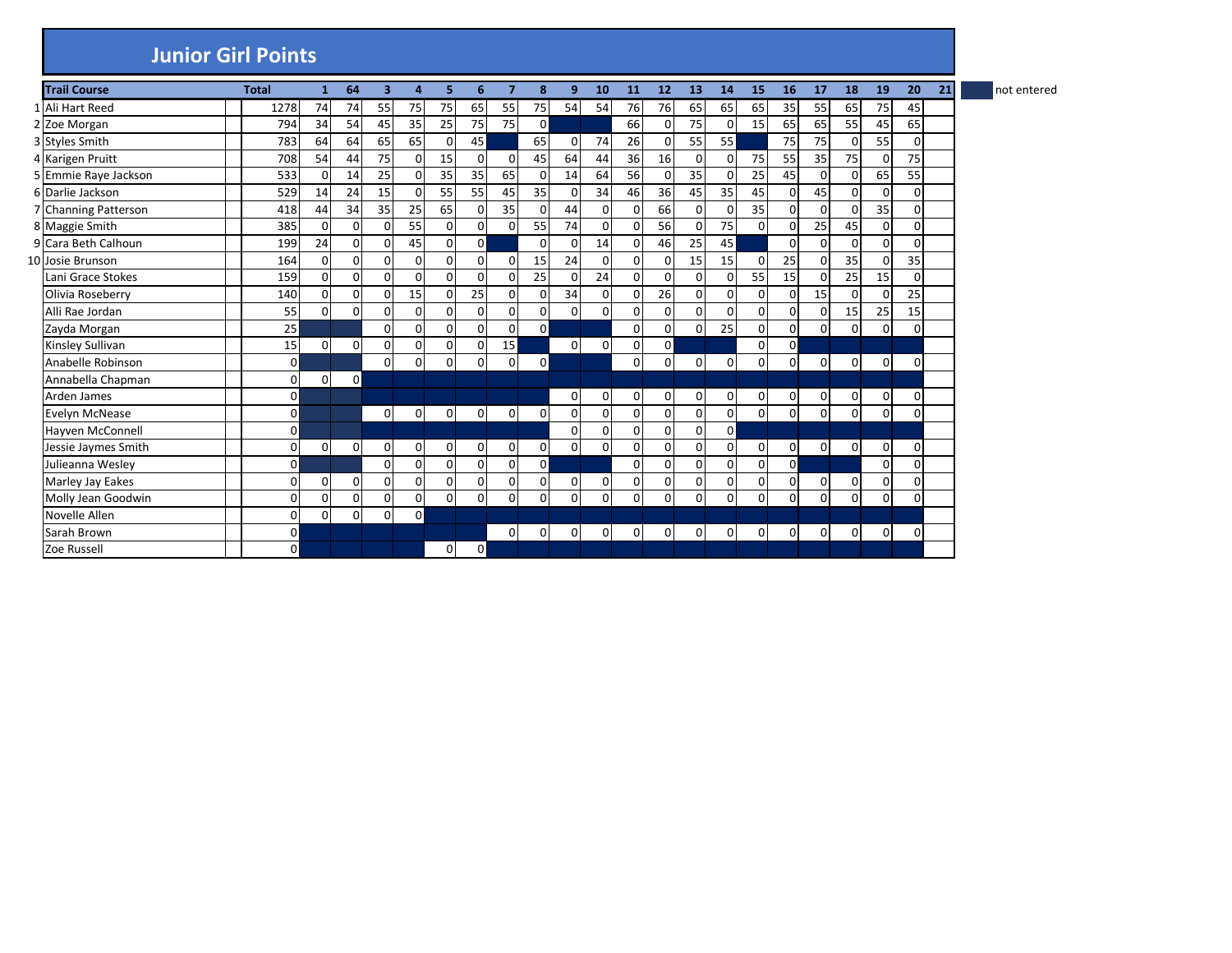| <b>Pole Bending</b>   | <b>Total</b>        | $\mathbf{1}$ | $\overline{2}$ | $\overline{\mathbf{3}}$ | 4              | 5               | 6              | $\overline{7}$ | 8               | 9              | 10             | 11           | 12             | 13          | 14             | 15              | 16              | 17              | 18             | 19             | 20             | 21<br>not entered |
|-----------------------|---------------------|--------------|----------------|-------------------------|----------------|-----------------|----------------|----------------|-----------------|----------------|----------------|--------------|----------------|-------------|----------------|-----------------|-----------------|-----------------|----------------|----------------|----------------|-------------------|
| 1 Leighton Burris     | 1196                | 76           | 56             | 46                      | 66             | 67              | 67             | $\overline{0}$ | 67              | 77             | 77             | 67           | 77             | 76          | 76             | 75              | 75              | $\mathbf 0$     | 75             | $\mathbf 0$    | 76             |                   |
| 2 Olivia Roseberry    | 756                 | $\mathbf 0$  | 46             | $\mathbf 0$             | 56             | 57              | 77             | 57             | $\overline{0}$  | 67             | 67             | 0            | $\Omega$       | $\mathbf 0$ | 66             | 65              | 55              | $\overline{76}$ | $\overline{0}$ | 67             | $\Omega$       |                   |
| 3 Styles Smith        | 513                 | 46           | 26             | $\mathbf 0$             | $\mathbf 0$    | 77              | $\overline{0}$ |                | 57              | 47             | 37             | $\pmb{0}$    | $\mathbf 0$    | 66          | 56             |                 | $\overline{0}$  | 66              | 35             | $\overline{0}$ | $\mathbf 0$    |                   |
| 4 Zayda Morgan        | 510                 | 26           | 16             | 26                      | $\mathbf 0$    | 37              | 47             | $\mathbf{0}$   | $\overline{27}$ |                |                | 57           | $\Omega$       | $\mathbf 0$ | 46             | 55              | 45              | $\mathbf 0$     | 25             | 57             | 46             |                   |
| 5 Mollie Walley       | 443                 | 66           | 66             | 66                      | $\mathbf 0$    | 0               | $\Omega$       | $\mathbf 0$    | 77              | 0              | $\mathbf 0$    | $\mathbf 0$  | 47             | 56          | $\Omega$       | 0               | $\mathbf 0$     | $\mathbf 0$     | 65             | $\mathbf 0$    | $\overline{0}$ |                   |
| 6 Anabelle Robinson   | 425                 | $\mathbf 0$  | 76             | 76                      | 76             | 0               | $\mathbf 0$    | 77             | $\mathbf 0$     | $\mathbf 0$    | $\Omega$       | 0            | $\mathbf 0$    | $\mathbf 0$ | $\Omega$       | $\mathbf 0$     | 65              | $\mathbf 0$     | 55             | $\overline{0}$ | $\mathbf 0$    |                   |
| 7 Cara Beth Calhoun   | 381                 | $\mathbf 0$  | $\Omega$       | $\Omega$                | $\mathbf{0}$   | $\overline{27}$ | 57             |                | $\mathbf{0}$    | 57             | 47             | $\pmb{0}$    | $\Omega$       | $\mathbf 0$ | $\Omega$       |                 | $\overline{35}$ | $\overline{36}$ | 45             | 77             | $\Omega$       |                   |
| 8 Alayna Sherman      | 346                 | 56           | $\mathbf 0$    | 36                      | $\mathbf 0$    | 0               | 17             | 47             | $\overline{0}$  | 0              | $\mathbf 0$    | 77           | 67             | $\pmb{0}$   | $\overline{0}$ | $\mathbf 0$     | $\overline{0}$  | 46              | $\overline{0}$ | $\overline{0}$ | $\mathbf 0$    |                   |
| 9 Sarah Brown         | 216                 | 36           | $\mathbf 0$    | 56                      | $\overline{0}$ | 0               | $\Omega$       | 67             | $\overline{0}$  | 0              | 57             | 0            | $\mathbf 0$    | $\mathbf 0$ | $\Omega$       | $\mathbf 0$     | $\mathbf 0$     | $\mathbf 0$     | $\overline{0}$ | $\overline{0}$ | $\mathbf 0$    |                   |
| 10 Addison Waltman    | 201                 | $\mathbf 0$  | $\mathbf 0$    | $\overline{0}$          | $\overline{0}$ | 47              | $\Omega$       | $\mathbf 0$    | $\mathbf 0$     | 0              | $\Omega$       | 47           | $\mathbf 0$    | 36          | 26             | 45              | $\mathbf 0$     | 0               | $\overline{0}$ | $\overline{0}$ | $\mathbf 0$    |                   |
| Lani Grace Stokes     | 171                 | $\mathbf 0$  | 36             | $\mathbf 0$             | 36             | 0               | $\Omega$       | $\mathbf 0$    | $\mathbf 0$     | 0              | $\Omega$       | 37           | 37             | $\mathbf 0$ | $\Omega$       | 25              | $\mathbf 0$     | 0               | $\Omega$       | $\overline{0}$ | $\mathbf 0$    |                   |
| Zoe Russell           | 161                 |              |                |                         |                |                 |                | 17             | $\mathbf 0$     | 0              | $\Omega$       | 0            | $\Omega$       | $\mathbf 0$ | 36             | 35              | $\mathbf 0$     | $\mathbf 0$     | $\Omega$       | 37             | 36             |                   |
| Karigen Pruitt        | 146                 | $\mathbf 0$  | $\mathbf 0$    | $\overline{0}$          | $\mathbf 0$    | $\mathbf 0$     | $\Omega$       | 27             | 47              | 0              | $\Omega$       | 0            | $\mathbf 0$    | 46          | $\Omega$       | $\pmb{0}$       | $\overline{0}$  | $\mathbf 0$     | $\Omega$       | 0              | 26             |                   |
| Kinsley Sullivan      | 126                 | $\mathbf 0$  | $\mathbf 0$    | $\overline{0}$          | $\mathbf 0$    | $\mathbf 0$     | $\mathbf 0$    | $\mathbf 0$    |                 | 0              | $\overline{0}$ | 27           | $\mathbf 0$    | $\mathbf 0$ | 16             | $\overline{15}$ | $\overline{25}$ | $\overline{16}$ | $\overline{0}$ | 27             | $\mathbf 0$    |                   |
| Josie Brunson         | 112                 | $\mathbf 0$  | $\mathbf 0$    | $\mathbf{0}$            | 46             | 0               | $\mathbf 0$    | $\mathbf 0$    | $\mathbf{0}$    | 0              | $\mathbf 0$    | 0            | $\mathbf 0$    | $\pmb{0}$   | $\Omega$       | $\mathbf 0$     | $\mathbf 0$     | $\mathbf 0$     | $\overline{0}$ | $\overline{0}$ | 66             |                   |
| Molly Jean Goodwin    | 101                 | $\mathbf 0$  | $\mathbf 0$    | $\mathbf 0$             | $\mathbf 0$    | 0               | $\mathbf 0$    | 37             | $\mathbf 0$     | $\mathbf 0$    | 17             | 0            | $\mathbf 0$    | $\pmb{0}$   | $\Omega$       | 0               | $\mathbf 0$     | $\mathbf 0$     | $\overline{0}$ | 47             | $\mathbf 0$    |                   |
| Jessie Jaymes Smith   | 81                  | $\mathbf 0$  | $\Omega$       | $\Omega$                | $\Omega$       | 0               | $\Omega$       | $\overline{0}$ | 37              | 17             | 27             | $\mathbf 0$  | $\Omega$       | $\mathbf 0$ | $\Omega$       | $\mathbf 0$     | $\Omega$        | $\Omega$        | $\Omega$       | $\mathbf 0$    | $\Omega$       |                   |
| Evelyn McNease        | 71                  | $\mathbf 0$  | $\mathbf 0$    | $\overline{0}$          | $\mathbf 0$    | $\mathbf 0$     | $\mathbf 0$    | $\overline{0}$ | $\mathbf 0$     | 0              | $\overline{0}$ | $\mathbf 0$  | $\mathbf 0$    | $\pmb{0}$   | $\Omega$       | $\mathbf{0}$    | 15              | 56              | $\overline{0}$ | $\overline{0}$ | $\Omega$       |                   |
| Marley Jay Eakes      | 71                  |              |                |                         |                |                 |                |                |                 |                |                |              |                |             |                |                 |                 | $\mathbf 0$     | 15             | $\overline{0}$ | 56             |                   |
| Channing Patterson    | 69                  | $\mathbf 0$  | 0              | $\mathbf{0}$            | 26             | $\mathbf 0$     | $\Omega$       | $\overline{0}$ | 17              | 0              | $\overline{0}$ | 0            | $\overline{0}$ | $\pmb{0}$   | $\Omega$       | $\overline{0}$  | $\mathbf{0}$    | 26              | $\Omega$       | $\overline{0}$ | $\Omega$       |                   |
| Alayna Yarbrough      | 53                  | 16           | $\mathbf 0$    |                         |                | 0               | $\mathbf 0$    | $\mathsf{o}$   | $\mathbf 0$     | 37             | $\Omega$       | 0            | $\mathbf 0$    |             | $\mathbf{0}$   |                 |                 |                 |                | $\mathbf 0$    |                |                   |
| Liza Laird            | 50                  |              |                | $\mathbf 0$             | 0              | 0               | $\Omega$       |                |                 | $\Omega$       | $\Omega$       | 17           | 17             | $\mathbf 0$ | $\mathsf{o}$   |                 | $\mathbf{0}$    | 0               | $\Omega$       | $\overline{0}$ | 16             |                   |
| Hayven McConnell      | $44\,$              |              |                |                         |                | 17              | $\mathbf 0$    | $\mathbf{0}$   | $\mathbf 0$     | 27             | $\Omega$       | 0            | $\mathbf 0$    | 0           | $\mathsf{o}$   |                 |                 |                 |                |                |                |                   |
| Arden James           | 44                  |              |                |                         |                |                 | 27             | $\mathbf 0$    | $\mathbf 0$     | 0              | $\Omega$       | $\mathbf 0$  | $\mathbf 0$    | $\mathbf 0$ | $\Omega$       | $\mathbf 0$     | $\mathbf{0}$    | $\mathbf 0$     | $\overline{0}$ | 17             | $\mathbf 0$    |                   |
| Darlie Jackson        | 37                  | $\Omega$     | $\Omega$       | $\Omega$                | 0              | 0               | 37             | $\Omega$       | $\overline{0}$  | 0              | $\Omega$       |              |                |             |                |                 |                 |                 |                |                |                |                   |
| Layne Smith           | 32                  |              |                | 16                      | $\mathbf 0$    | 0               | $\mathbf 0$    |                | $\mathbf 0$     | 0              | $\overline{0}$ | $\mathbf 0$  | $\overline{0}$ | 16          | $\overline{0}$ | $\mathsf 0$     | $\mathbf 0$     | $\mathbf 0$     | $\overline{0}$ | $\mathbf{0}$   | $\mathbf 0$    |                   |
| Emmie Raye Jackson    | 16                  | $\mathbf 0$  | $\mathbf 0$    | $\overline{0}$          | 16             | 0               | $\mathbf 0$    | $\overline{0}$ | $\Omega$        | 0              | $\mathsf{o}$   |              |                |             |                |                 |                 |                 |                |                |                |                   |
| Alli Rae Jordan       | $\pmb{0}$           | $\Omega$     | $\mathbf 0$    | $\mathbf 0$             | $\mathbf 0$    |                 |                |                |                 |                |                |              |                |             |                |                 |                 |                 |                |                |                |                   |
| <b>Beth George</b>    | $\mathsf{O}\xspace$ |              |                |                         |                |                 |                | $\mathbf 0$    |                 | $\mathbf 0$    | $\overline{0}$ | $\mathsf{o}$ | $\overline{0}$ |             |                |                 |                 |                 |                |                |                |                   |
| Callie Sullivan       | $\pmb{0}$           |              |                | $\overline{0}$          | $\mathbf 0$    | $\overline{0}$  | $\overline{0}$ |                |                 |                |                |              |                |             |                |                 |                 |                 |                |                |                |                   |
| Charlee Kate Peterson | $\pmb{0}$           |              |                |                         |                |                 |                | $\overline{0}$ | $\overline{0}$  | 0              | $\mathbf{0}$   |              |                |             |                |                 |                 |                 |                |                |                |                   |
| Ellie Jeffreys        | 0                   | $\mathbf 0$  |                |                         |                |                 |                |                |                 |                |                |              |                |             | $\mathbf{0}$   |                 |                 |                 |                |                |                |                   |
| Keri Rolison          | $\mathsf{O}\xspace$ |              |                |                         |                |                 |                | 0              | 0               | 0              | $\overline{0}$ |              |                |             |                |                 |                 |                 |                |                |                |                   |
| Novelle Allen         | $\pmb{0}$           | $\mathbf 0$  | $\mathbf 0$    | $\overline{0}$          | $\mathbf 0$    | $\mathbf 0$     | $\mathbf 0$    | $\overline{0}$ | $\overline{0}$  | $\overline{0}$ | $\overline{0}$ | $\mathbf 0$  | $\overline{0}$ | $\pmb{0}$   | $\overline{0}$ | $\mathbf 0$     | $\overline{0}$  | $\mathbf 0$     | $\overline{0}$ | $\overline{0}$ | $\mathbf 0$    |                   |
| Palyn Brock           | $\mathsf{O}\xspace$ |              |                |                         |                |                 |                | $\overline{0}$ | $\mathbf 0$     |                |                |              |                |             |                |                 |                 |                 |                |                |                |                   |
| Presley Ward          | $\pmb{0}$           |              |                | $\overline{0}$          | $\mathbf 0$    | $\mathbf 0$     | $\mathbf 0$    | $\mathsf{o}$   | $\mathbf 0$     | 0              | $\mathbf{0}$   |              |                |             |                |                 |                 | $\mathbf 0$     | $\overline{0}$ | $\mathbf 0$    | $\mathbf 0$    |                   |
| Sailer Ward           | $\pmb{0}$           |              |                | $\Omega$                | $\Omega$       | 0               | $\Omega$       | $\overline{0}$ | $\mathbf 0$     | 0              | $\mathbf{0}$   | $\mathbf{0}$ | $\overline{0}$ | 0           | 0              | 0               | $\mathbf 0$     | $\mathbf 0$     | $\overline{0}$ | $\mathbf 0$    | $\mathbf 0$    |                   |
| Shelby Kate Taylor    | 0                   | $\mathbf 0$  | $\mathbf 0$    |                         |                | 0               | $\mathbf 0$    | $\mathbf 0$    | $\mathbf 0$     | 0              | 0              | 0            | $\overline{0}$ | $\mathbf 0$ | $\Omega$       | $\mathbf 0$     | $\Omega$        | $\mathbf 0$     | $\overline{0}$ | $\mathbf 0$    | $\mathbf 0$    |                   |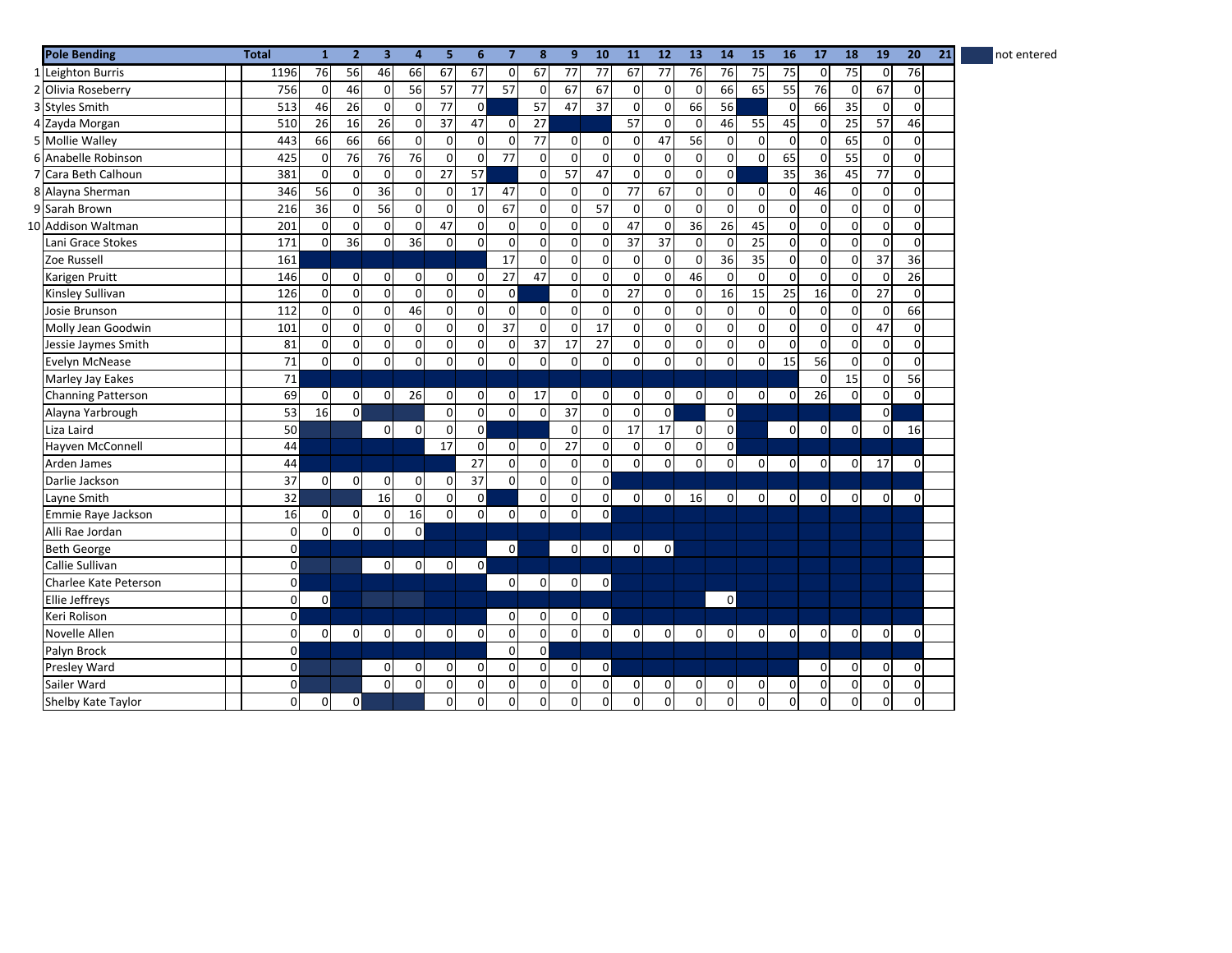| <b>Goat Tying</b>         | <b>Total</b>   | 1              | $\overline{2}$ | 3              | 4               | 5        | 6            | 7              | 8              | 9           | 10       | 11             | 12             | 13             | 14             | 15             | 16             | 17          | 18       | 19             | 20          | 21 | not entered |
|---------------------------|----------------|----------------|----------------|----------------|-----------------|----------|--------------|----------------|----------------|-------------|----------|----------------|----------------|----------------|----------------|----------------|----------------|-------------|----------|----------------|-------------|----|-------------|
| 1 Styles Smith            | 945            | 24             | 74             | 25             | 35              | 55       | 65           |                | 65             | 25          | 65       | $\overline{0}$ | 76             | 76             | 75             |                | 35             | 75          | 75       | 65             | 35          |    |             |
| 2 Marley Jay Eakes        | 669            | $\overline{0}$ | 64             | 45             | $\overline{0}$  | 65       | 55           | 74             | 75             | $\mathbf 0$ | 75       | 36             | $\Omega$       | $\Omega$       | 55             | $\overline{0}$ | 25             | 55          | 0        | 45             | $\Omega$    |    |             |
| 3 Kinsley Sullivan        | 557            | $\Omega$       | 0              | $\mathbf{0}$   | $\Omega$        | 45       |              | 64             |                | 35          |          | 26             | 66             | 66             | 35             | 55             | 75             | 25          | 65       | $\mathbf 0$    | $\Omega$    |    |             |
| 4 Cara Beth Calhoun       | 552            | $\Omega$       | 54             | 65             | 75              | $\Omega$ | 45           |                | $\Omega$       | 75          |          | 66             | 56             | 26             | $\Omega$       |                | 15             | $\Omega$    |          | 75             | $\Omega$    |    |             |
| 5 Darlie Jackson          | 508            | 74             | 24             | $\mathsf{o}$   | $\overline{0}$  | $\Omega$ | 75           | 34             | 55             | 65          | 55       | 46             | $\Omega$       | $\overline{0}$ | $\Omega$       | $\Omega$       | $\overline{0}$ | $\Omega$    | 35       | $\mathbf 0$    | 45          |    |             |
| 6 Emmie Raye Jackson      | 441            | 64             | $\Omega$       | 75             | $\overline{0}$  | 35       | 35           | 0              | $\Omega$       | 55          |          | 56             | 16             | $\overline{0}$ | $\Omega$       | 15             | $\overline{0}$ | $\mathbf 0$ | 15       | $\mathbf 0$    | 75          |    |             |
| 7 Alli Rae Jordan         | 388            | 44             | 34             | 55             | 55              | 15       |              | 14             | 0              | 15          | 25       | $\Omega$       | $\Omega$       | 46             |                | 35             | $\Omega$       | 35          | 0        | $\Omega$       | 15          |    |             |
| 8 Karigen Pruitt          | 350            | 34             | $\Omega$       | <sub>0</sub>   | $\Omega$        | 0        | 15           | 24             | 35             | $\Omega$    | 15       | 76             | 36             | $\Omega$       | $\Omega$       | $\overline{0}$ | 65             | $\mathbf 0$ | $\Omega$ | 25             | 25          |    |             |
| 9 Sarah Brown             | 291            |                |                | $\overline{0}$ | 15 <sup>1</sup> | 25       |              | 54             | $\Omega$       | 0           |          | 16             | 46             | $\overline{0}$ | $\Omega$       | $\Omega$       | 0              | 45          | 55       | 35             | $\Omega$    |    |             |
| 10 Zayda Morgan           | 286            |                |                |                |                 |          |              |                |                |             |          |                |                | 36             | 65             | 65             | $\overline{0}$ | 65          | 0        | 55             | $\Omega$    |    |             |
| Olivia Roseberry          | 230            | $\overline{0}$ | 44             | 0              | 45              | 0        | 0            | $\overline{0}$ | 25             | 0           | 0        | $\overline{0}$ | 0              | 56             | 45             | $\mathbf{0}$   | $\overline{0}$ | 0           | 0        | 15             | $\Omega$    |    |             |
| Callie Sullivan           | 211            |                |                | 35             | 25              | $\Omega$ | $\mathbf{0}$ |                |                | 45          |          | $\overline{0}$ | 26             | $\Omega$       | $\Omega$       | $\Omega$       | 0              | 15          | $\Omega$ | $\overline{0}$ | 65          |    |             |
| Arden James               | 165            |                |                |                |                 |          | $\Omega$     | 0              | $\overline{0}$ | 0           | 35       | $\mathbf{0}$   | $\Omega$       | $\overline{0}$ | $\Omega$       | 75             | $\overline{0}$ | 0           | $\Omega$ | $\mathbf 0$    | 55          |    |             |
| Zoe Russell               | 163            | 54             | $\Omega$       | 0              | 65              | 0        | $\Omega$     | 44             | $\overline{0}$ | 0           | $\Omega$ | $\mathbf{0}$   | $\Omega$       | $\overline{0}$ | $\Omega$       | $\mathbf{0}$   | $\overline{0}$ | $\Omega$    | $\Omega$ | $\mathbf 0$    | $\Omega$    |    |             |
| <b>Addison Waltman</b>    | 141            |                |                | $\mathsf{o}$   | $\overline{0}$  | 0        | 0            | 0              | 0              | 0           |          | $\Omega$       | $\Omega$       | 16             | $\Omega$       | 45             | 55             | $\Omega$    | 25       | $\mathbf 0$    | 0           |    |             |
| <b>Channing Patterson</b> | 90             |                |                |                |                 |          |              |                |                |             |          | $\Omega$       | $\Omega$       | $\Omega$       | $\Omega$       | $\Omega$       | 45             | $\Omega$    | 45       | $\mathbf 0$    | $\Omega$    |    |             |
| Josie Brunson             | 75             | $\overline{0}$ | $\overline{0}$ | 0              | $\mathbf{0}$    | 75       | $\Omega$     | $\mathbf{0}$   | $\overline{0}$ | 0           | 0        | $\mathbf{0}$   | $\Omega$       | $\overline{0}$ | $\Omega$       | $\Omega$       | $\overline{0}$ | $\mathbf 0$ | $\Omega$ | $\mathbf 0$    | $\Omega$    |    |             |
| Layne Smith               | 75             |                |                | $\mathsf{o}$   | $\overline{0}$  | 0        | 25           |                | $\Omega$       | 0           |          | $\overline{0}$ | $\Omega$       | $\Omega$       | 25             | 25             | $\overline{0}$ | $\mathbf 0$ | $\Omega$ | $\mathbf 0$    | $\mathbf 0$ |    |             |
| Evelyn McNease            | 60             | $\overline{0}$ | $\Omega$       | $\mathbf{0}$   | $\mathbf{0}$    | $\Omega$ |              | $\Omega$       | 45             | $\Omega$    |          | $\mathbf{0}$   | $\Omega$       | $\Omega$       | 15             | $\mathbf{0}$   | $\overline{0}$ | $\mathbf 0$ | 0        | $\mathbf 0$    | $\Omega$    |    |             |
| Lani Grace Stokes         | 59             | 14             | $\Omega$       | οl             | $\overline{0}$  | $\Omega$ | 0            | 0              | $\Omega$       | $\Omega$    | 45       | $\overline{0}$ | $\Omega$       | $\Omega$       | $\Omega$       | $\mathbf{0}$   | $\overline{0}$ | $\mathbf 0$ | $\Omega$ | $\mathbf 0$    | $\Omega$    |    |             |
| Presley Ward              | 15             |                |                | $\mathsf{o}$   | $\overline{0}$  | 0        | $\Omega$     | $\Omega$       | 15             | $\Omega$    | $\Omega$ | $\mathbf 0$    | $\Omega$       | $\overline{0}$ | $\Omega$       |                |                |             |          |                |             |    |             |
| Julieanna Wesley          | $\overline{0}$ |                |                | $\overline{0}$ | $\overline{0}$  | 0        | 0            | $\Omega$       | $\Omega$       |             |          | $\mathbf{0}$   | $\mathbf 0$    | $\overline{0}$ | $\overline{0}$ | $\mathbf{0}$   | $\overline{0}$ |             |          | $\mathbf 0$    | 0           |    |             |
| Liza Laird                | $\Omega$       |                |                |                |                 |          |              |                |                | $\Omega$    |          | $\Omega$       | $\Omega$       | $\Omega$       | $\Omega$       |                | $\Omega$       | $\mathbf 0$ | $\Omega$ | $\mathbf 0$    | 0           |    |             |
| Molly Jean Goodwin        | $\overline{0}$ | 0              | $\Omega$       | 0              | $\overline{0}$  | 0        | $\Omega$     | 0              | $\Omega$       | 0           |          | $\Omega$       | $\Omega$       | $\Omega$       | $\Omega$       | $\mathbf{0}$   | $\overline{0}$ | $\Omega$    | 0        | 0              | $\Omega$    |    |             |
| Novelle Allen             | $\overline{0}$ | 0              | $\Omega$       | 0              | $\overline{0}$  | 0        | $\Omega$     | 0              | $\Omega$       | 0           |          | $\Omega$       | $\Omega$       | $\overline{0}$ | $\Omega$       | $\Omega$       | $\Omega$       | $\Omega$    | $\Omega$ | $\overline{0}$ | $\Omega$    |    |             |
| Sailer Ward               | οI             |                |                | $\mathsf{o}$   | $\overline{0}$  | 0        | 0            | 0              | $\Omega$       | 0           | 0        | 0              | $\overline{0}$ | $\overline{0}$ | $\mathsf{o}$   |                |                |             |          |                |             |    |             |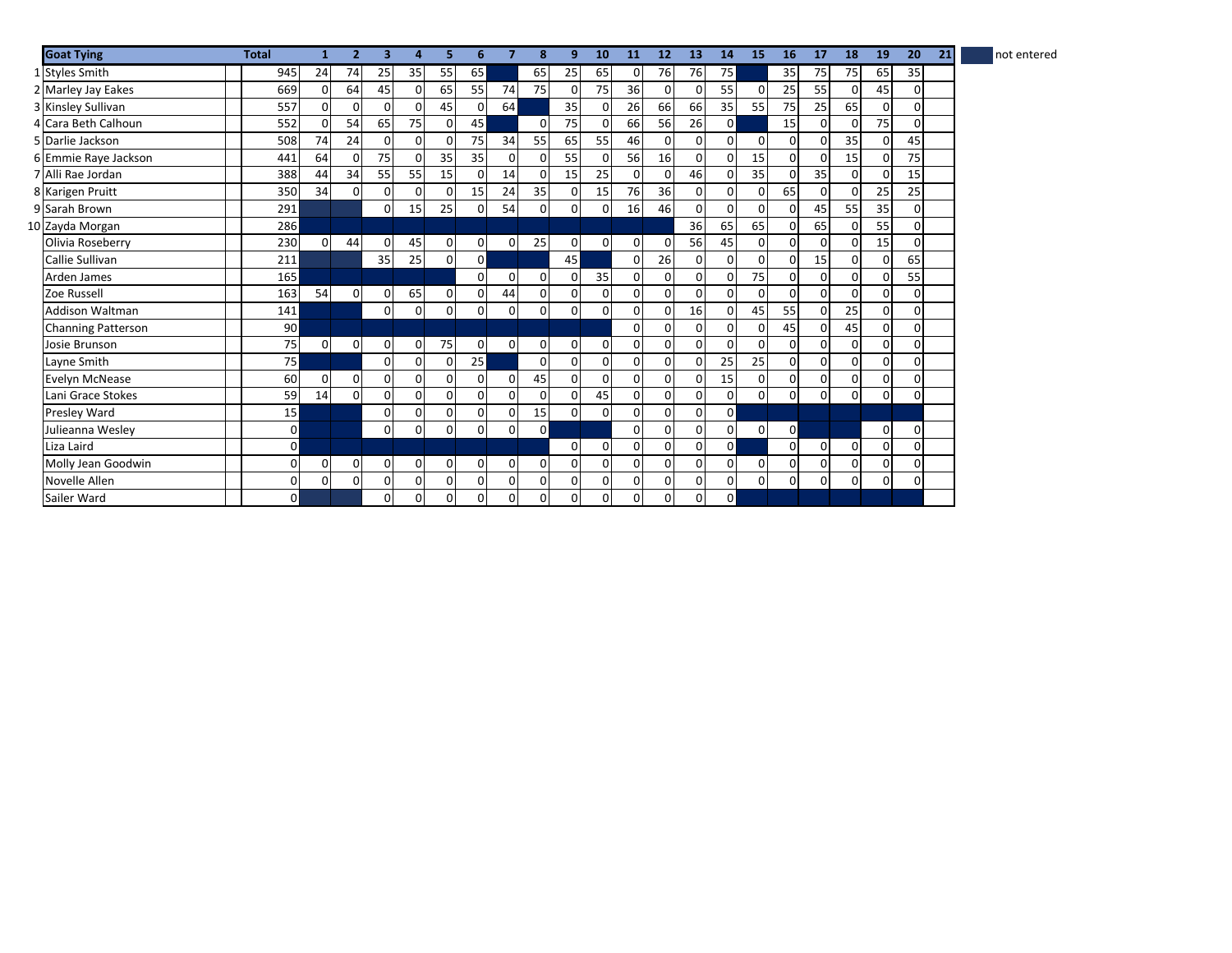| <b>Barrel Racing</b>      | <b>Total</b>            | $\mathbf{1}$    | $\overline{2}$  | $\overline{\mathbf{3}}$ | 4               | 5           | 6              | $\overline{7}$      | 8                       | 9                   | 10             | 11                  | 12             | 13              | 14              | 15                      | 16              | 17              | 18              | 19              | 21<br>20       | not entered |
|---------------------------|-------------------------|-----------------|-----------------|-------------------------|-----------------|-------------|----------------|---------------------|-------------------------|---------------------|----------------|---------------------|----------------|-----------------|-----------------|-------------------------|-----------------|-----------------|-----------------|-----------------|----------------|-------------|
| 1 Anabelle Robinson       | 915                     | $\mathbf 0$     | 36              | $\mathbf{0}$            | 77              | 77          | 68             | $\overline{0}$      | 28                      | $\overline{28}$     | 68             | 39                  | 69             | 78              | $\overline{78}$ | $\overline{57}$         | 77              | $\mathbf 0$     | $\overline{77}$ | 58              | $\overline{0}$ |             |
| 2 Olivia Roseberry        | 799                     | 26              | $\mathbf 0$     | 67                      | 57              | 67          | $\mathbf 0$    | 47                  | $\overline{\mathbf{0}}$ | 18                  | 38             | 29                  | 59             | 58              | 48              | $\overline{37}$         | 67              | 77              | $\overline{27}$ | $\mathbf 0$     | 77             |             |
| 3 Leighton Burris         | 755                     | 76              | $\overline{26}$ | $\overline{0}$          | 47              | 37          | 58             | 77                  | $\overline{38}$         | $\pmb{0}$           | 78             | 49                  | 49             | 68              | 0               | $\overline{0}$          | $\mathbf 0$     | $\overline{37}$ | $\overline{0}$  | 68              | 47             |             |
| 4 Kinsley Sullivan        | 708                     | 56              | 76              | 27                      | 67              | $\mathbf 0$ | 28             | 37                  |                         | 58                  | 48             | 0                   | $\mathbf 0$    | 48              | $\Omega$        | 27                      | 47              | 57              | 47              | 18              | 67             |             |
| 5 Cara Beth Calhoun       | 529                     | $\mathbf 0$     | 56              | 77                      | $\mathbf 0$     | $\mathbf 0$ | $\Omega$       | $\mathbf 0$         | $\mathbf 0$             | 48                  | $\mathbf 0$    | 79                  | 79             | 38              | 58              |                         | 27              | $\mathbf 0$     | 67              | $\mathbf 0$     | $\mathbf 0$    |             |
| 6 Mollie Walley           | 492                     | $\mathbf 0$     | $\mathbf 0$     | $\mathbf 0$             | $\mathbf 0$     | 27          | 48             | 57                  | 18                      | $\mathbf 0$         | 58             | $\mathsf 0$         | 29             | $\overline{28}$ | $\overline{28}$ | 67                      | $\mathbf 0$     | 47              | 57              | 28              | $\mathbf 0$    |             |
| 7 Zayda Morgan            | 486                     | $\overline{36}$ | $\mathbf 0$     | 17                      | $\mathbf 0$     | 47          | 78             | $\mathbf 0$         | $\mathbf 0$             |                     |                | 69                  | $\mathbf 0$    | $\mathbf 0$     | $\Omega$        | $\overline{77}$         | $\overline{17}$ | 67              | $\overline{0}$  | $\overline{78}$ | $\mathbf 0$    |             |
| 8 Addison Waltman         | 300                     | 66              | 46              | $\mathbf 0$             | $\Omega$        | $\Omega$    | $\Omega$       | $\mathbf{0}$        | 78                      | $\mathbf 0$         | $\Omega$       | 0                   | $\mathbf 0$    | 18              | 18              | 17                      | 57              | 0               | $\overline{0}$  | $\overline{0}$  | $\Omega$       |             |
| 9 Layne Smith             | 240                     |                 |                 | $\Omega$                | $\overline{0}$  | 57          | $\Omega$       |                     | $\overline{0}$          | 78                  | $\Omega$       | 0                   | $\overline{0}$ | $\mathbf 0$     | 68              | 0                       | 37              | $\mathbf 0$     | $\overline{0}$  | 0               | $\overline{0}$ |             |
| 10 Karigen Pruitt         | 214                     | $\mathbf 0$     | $\mathbf 0$     | 57                      | $\mathbf 0$     | 0           | $\mathbf 0$    | 27                  | $\overline{0}$          | $\overline{38}$     | 18             | 0                   | $\mathbf 0$    | $\mathbf 0$     | $\Omega$        | 47                      | $\overline{0}$  | 27              | $\overline{0}$  | $\mathbf{0}$    | $\Omega$       |             |
| <b>Styles Smith</b>       | 213                     | $\mathbf 0$     | $\mathbf 0$     | $\mathbf 0$             | $\mathbf 0$     | 0           | 38             | 0                   | 68                      | $\mathbf 0$         | $\Omega$       | 59                  | $\mathbf 0$    | $\mathbf 0$     | $\mathsf{o}$    |                         | $\overline{0}$  | $\mathbf 0$     | $\overline{0}$  | 48              | $\mathbf{0}$   |             |
| Alayna Sherman            | 185                     | $\mathbf 0$     | 16              | 37                      | 17              | 0           | $\Omega$       | $\overline{0}$      | $\overline{0}$          | 68                  | 28             | 19                  | $\Omega$       | $\mathbf 0$     | $\Omega$        | $\pmb{0}$               | $\Omega$        |                 |                 |                 |                |             |
| Zoe Morgan                | 177                     | $\mathbf 0$     | 66              | 47                      | 27              | 0           | $\Omega$       | $\overline{0}$      | $\mathsf{O}$            |                     |                | 0                   | $\mathbf 0$    | $\mathbf 0$     | $\Omega$        | 0                       | $\mathbf 0$     | $\mathbf 0$     | 37              | $\mathbf 0$     | $\mathbf 0$    |             |
| Lani Grace Stokes         | 118                     | 46              | $\mathbf 0$     | $\mathbf 0$             | $\pmb{0}$       | $\pmb{0}$   | $\mathbf 0$    | $\overline{17}$     | $\pmb{0}$               | $\mathsf{O}\xspace$ | $\Omega$       | 0                   | $\mathbf 0$    | $\pmb{0}$       | 38              | 0                       | $\overline{0}$  | $\pmb{0}$       | $\Omega$        | $\overline{0}$  | 17             |             |
| Emmie Raye Jackson        | 112                     | $\mathbf 0$     | $\mathbf 0$     | $\mathbf 0$             | $\overline{37}$ | 0           | $\mathbf 0$    | $\mathbf 0$         | $\mathsf{O}$            | $\mathbf 0$         | $\mathbf 0$    | $\mathbf 0$         | $\mathbf 0$    | $\pmb{0}$       | $\mathbf 0$     | $\overline{\mathbf{0}}$ | $\mathbf 0$     | $\mathbf 0$     | $\overline{0}$  | $\overline{38}$ | 37             |             |
| <b>Channing Patterson</b> | 91                      | $\mathbf 0$     | $\mathbf 0$     | $\Omega$                | $\mathbf 0$     | 17          | $\Omega$       | $\overline{0}$      | $\Omega$                | $\mathbf 0$         | $\Omega$       | $\mathbf 0$         | $\Omega$       | $\mathbf 0$     | $\Omega$        | $\overline{0}$          | $\overline{0}$  | 17              | $\Omega$        | $\mathbf{0}$    | 57             |             |
| Evelyn McNease            | 58                      | $\mathbf 0$     | $\mathbf 0$     | $\mathbf{0}$            | $\mathbf 0$     | $\mathbf 0$ | $\mathbf 0$    | $\mathbf{0}$        | 58                      | 0                   | $\Omega$       | 0                   | $\mathbf 0$    | $\mathbf 0$     | $\overline{0}$  | $\overline{0}$          | $\mathbf 0$     | $\mathbf 0$     | $\overline{0}$  | $\overline{0}$  | $\mathbf 0$    |             |
| Sarah Brown               | 48                      | $\mathbf 0$     | $\mathbf 0$     | $\overline{0}$          | $\mathbf 0$     | $\mathbf 0$ | $\mathbf 0$    | $\mathsf{o}$        | 48                      | $\mathbf 0$         | $\Omega$       | $\mathbf 0$         | $\mathbf 0$    | $\mathbf 0$     | $\Omega$        | $\overline{\mathbf{0}}$ | $\overline{0}$  | $\mathbf 0$     | $\overline{0}$  | $\overline{0}$  | $\mathbf 0$    |             |
| Alli Rae Jordan           | $\overline{39}$         | $\mathbf 0$     | $\mathbf 0$     | $\mathbf 0$             | $\mathbf 0$     | 0           | $\mathbf 0$    | $\mathsf{o}$        | $\mathbf 0$             | 0                   | $\overline{0}$ | 0                   | 39             | $\pmb{0}$       | $\overline{0}$  | $\overline{\mathbf{0}}$ | $\overline{0}$  | 0               | $\overline{0}$  | $\overline{0}$  | $\mathbf 0$    |             |
| Josie Brunson             | 35                      | $\Omega$        | $\Omega$        | $\Omega$                | $\Omega$        | 0           | 18             | 0                   | $\Omega$                | 0                   | $\Omega$       | $\mathbf{0}$        | $\Omega$       | $\Omega$        | $\Omega$        | $\mathbf 0$             | $\Omega$        | $\Omega$        | 17              | $\Omega$        | $\Omega$       |             |
| Callie Sullivan           | 19                      |                 |                 | $\overline{0}$          | $\Omega$        | 0           | $\overline{0}$ |                     |                         | 0                   |                | 0                   | 19             | $\Omega$        | $\Omega$        | $\mathbf{0}$            | $\Omega$        | 0               | $\overline{0}$  | $\overline{0}$  | $\Omega$       |             |
| Alayna Yarbrough          | 0                       | $\mathbf 0$     | 0               |                         |                 | $\mathbf 0$ | $\mathbf 0$    | $\overline{0}$      | $\mathbf 0$             | 0                   | $\Omega$       | 0                   | $\mathbf 0$    |                 | $\Omega$        |                         |                 |                 |                 | 0               | $\mathbf 0$    |             |
| Ali Hart Reed             | $\mathbf 0$             |                 |                 | $\overline{0}$          | $\mathbf 0$     | 0           | $\mathbf 0$    | $\overline{0}$      | $\mathbf 0$             | 0                   | $\Omega$       | $\mathsf{O}\xspace$ | $\overline{0}$ | $\pmb{0}$       | $\overline{0}$  | $\mathbf{0}$            | $\mathbf{0}$    | $\mathbf 0$     | $\overline{0}$  | $\overline{0}$  | $\mathbf 0$    |             |
| Arden James               | $\mathbf 0$             |                 |                 |                         |                 |             | $\Omega$       | $\mathsf{o}$        | $\Omega$                | 0                   | $\Omega$       | $\mathbf 0$         | $\mathbf 0$    | $\mathbf 0$     | $\Omega$        | $\mathbf 0$             | $\mathbf{0}$    | $\Omega$        | $\Omega$        | $\mathbf 0$     | $\Omega$       |             |
| <b>Beth George</b>        | $\mathsf{O}\xspace$     |                 |                 |                         |                 |             |                | $\Omega$            |                         | $\Omega$            | $\Omega$       | 0                   | $\Omega$       |                 |                 |                         |                 |                 |                 |                 |                |             |
| Charlee Kate Peterson     | $\mathsf{O}\xspace$     |                 |                 |                         |                 |             |                | 0                   | 0                       | 0                   | $\Omega$       | 0                   | $\mathbf 0$    | $\pmb{0}$       | 0               | 0                       | $\mathbf 0$     | 0               | $\overline{0}$  | $\mathbf{0}$    | $\mathbf 0$    |             |
| Darlie Jackson            | $\overline{\mathbf{0}}$ | $\mathbf 0$     | $\mathbf 0$     | $\overline{0}$          | $\mathbf 0$     | $\mathbf 0$ | $\mathbf 0$    | $\overline{0}$      | $\mathbf 0$             | $\mathbf 0$         | 0              | 0                   | $\mathbf 0$    | $\mathbf 0$     | $\Omega$        | $\overline{0}$          | $\overline{0}$  | $\mathbf 0$     | $\Omega$        | $\mathbf 0$     | $\mathbf 0$    |             |
| Ellie Jeffreys            | $\pmb{0}$               | $\mathbf 0$     |                 |                         |                 |             |                |                     |                         |                     |                |                     |                |                 | $\overline{0}$  |                         |                 |                 |                 |                 |                |             |
| Hayven McConnell          | $\mathsf{O}\xspace$     |                 |                 |                         |                 | $\mathbf 0$ | $\Omega$       | 0                   | $\overline{0}$          | 0                   | 0              | 0                   | $\overline{0}$ | $\Omega$        | $\Omega$        |                         |                 |                 |                 |                 |                |             |
| Jessie Jaymes Smith       | $\mathsf{O}\xspace$     | $\overline{0}$  | $\mathbf 0$     | $\overline{0}$          | 0               | 0           | $\mathbf 0$    | $\mathbf{0}$        | $\mathbf{0}$            | 0                   | $\Omega$       | 0                   | $\mathbf 0$    | $\pmb{0}$       | $\overline{0}$  | $\overline{0}$          | $\overline{0}$  | 0               | $\overline{0}$  | $\mathbf 0$     | $\mathbf 0$    |             |
| Julieanna Wesley          | $\mathsf{O}\xspace$     |                 |                 | $\overline{0}$          | $\mathbf 0$     | $\pmb{0}$   | $\mathbf 0$    | $\mathsf{o}$        | $\mathbf 0$             |                     |                | 0                   | $\mathbf 0$    | $\mathbf 0$     | $\Omega$        | 0                       | $\overline{0}$  | $\mathbf 0$     | $\overline{0}$  | $\overline{0}$  | $\mathbf 0$    |             |
| Keri Rolison              | $\mathbf 0$             |                 |                 |                         |                 |             |                | $\overline{0}$      | $\mathbf 0$             | $\mathbf 0$         | $\overline{0}$ |                     |                |                 |                 |                         |                 |                 |                 |                 |                |             |
| Liza Laird                | $\mathbf 0$             |                 |                 | $\overline{0}$          | $\overline{0}$  | $\mathbf 0$ | $\mathbf 0$    |                     |                         | $\mathbf 0$         | $\Omega$       | $\mathbf{0}$        | $\overline{0}$ | $\mathbf 0$     | $\mathsf{o}$    |                         | $\Omega$        | 0               | $\Omega$        | $\mathbf 0$     | $\mathbf 0$    |             |
| Mary Claire Allman        | $\mathsf{O}\xspace$     | $\mathbf 0$     | $\mathbf 0$     |                         |                 |             |                | $\mathsf{o}$        | $\mathbf 0$             |                     |                |                     |                |                 |                 |                         |                 |                 |                 |                 |                |             |
| Molly Jean Goodwin        | $\mathbf 0$             | $\mathbf 0$     | $\mathbf 0$     | 0                       | 0               | 0           | $\Omega$       | $\mathsf{o}$        | $\pmb{0}$               | 0                   | $\overline{0}$ | 0                   | 0              | 0               | 0               | 0                       | $\mathbf 0$     | 0               | $\overline{0}$  | 0               | $\mathbf 0$    |             |
| Novelle Allen             | $\overline{0}$          | $\mathbf 0$     | $\mathbf 0$     | $\mathbf 0$             | $\mathbf 0$     | $\mathbf 0$ | $\mathbf 0$    | $\mathsf{O}\xspace$ | $\overline{0}$          | $\mathbf 0$         | $\Omega$       | $\overline{0}$      | $\mathbf{0}$   | $\mathbf 0$     | $\Omega$        | $\overline{0}$          | $\Omega$        | $\Omega$        | $\Omega$        | $\overline{0}$  | $\mathbf 0$    |             |
| Palyn Brock               | $\mathsf{O}\xspace$     |                 |                 |                         |                 |             |                | $\mathbf 0$         | $\mathbf 0$             |                     |                |                     |                |                 |                 |                         |                 |                 |                 |                 |                |             |
| <b>Presley Ward</b>       | $\pmb{0}$               |                 |                 | $\overline{0}$          | 0               | 0           | $\mathbf 0$    | $\overline{0}$      | $\mathbf 0$             | $\mathbf 0$         | $\mathbf{0}$   |                     |                |                 |                 |                         |                 | $\mathbf 0$     | $\overline{0}$  | $\mathbf 0$     | $\mathbf 0$    |             |
| Sailer Ward               | $\mathbf 0$             |                 |                 | $\mathsf{o}$            | $\mathbf 0$     | 0           | $\mathbf 0$    | $\overline{0}$      | $\mathbf 0$             | $\mathbf 0$         | $\overline{0}$ | $\mathbf 0$         | $\overline{0}$ | $\pmb{0}$       | 0               | 0                       | $\overline{0}$  | $\mathbf 0$     | $\overline{0}$  | $\overline{0}$  | $\mathbf 0$    |             |
| Shelby Kate Taylor        | 0                       | $\mathbf 0$     | 0               |                         |                 | 0           | $\mathbf 0$    | 0                   | 0                       | 0                   | 0              | 0                   | $\mathbf 0$    | 0               | 0               | 0                       | $\mathbf 0$     | $\mathbf 0$     | $\mathbf{0}$    | $\pmb{0}$       | $\mathbf 0$    |             |
| Zoe Russell               | $\mathbf{0}$            |                 |                 |                         |                 |             |                | $\Omega$            | $\Omega$                | $\Omega$            | $\Omega$       | $\mathbf 0$         | $\Omega$       | 0               | $\Omega$        | $\mathbf 0$             | $\Omega$        | $\Omega$        | $\overline{0}$  |                 |                |             |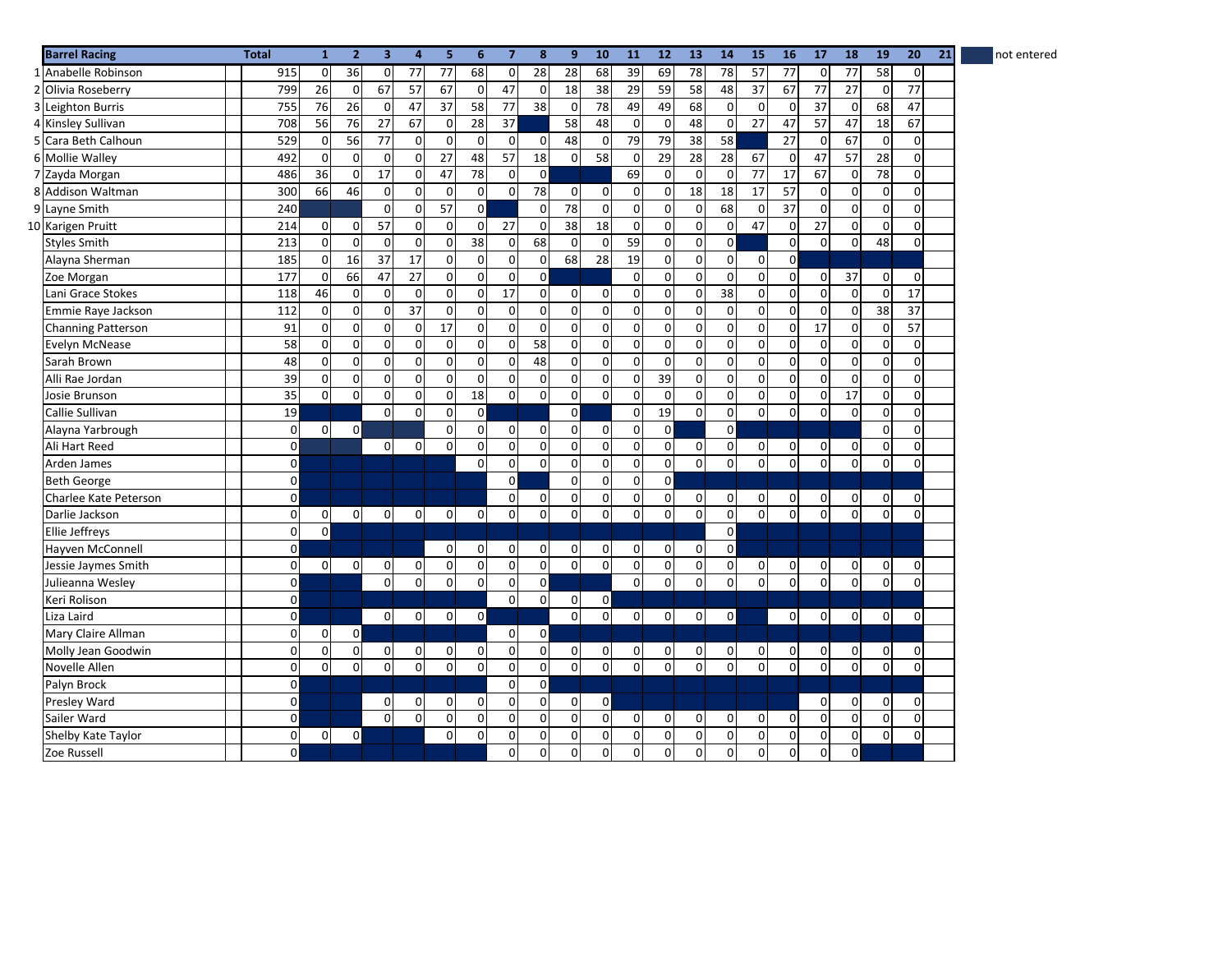| <b>Breakaway</b>        | <b>Total</b>   |          | $\overline{2}$ | з        | 4               |          | 6              |                | 8              | 9              | 10             | 11             | 12             | 13             | 14       | 15             | 16           | 17       | 18       | 19             | 20             | 21 | not entered |
|-------------------------|----------------|----------|----------------|----------|-----------------|----------|----------------|----------------|----------------|----------------|----------------|----------------|----------------|----------------|----------|----------------|--------------|----------|----------|----------------|----------------|----|-------------|
| 1 Styles Smith          | 670            | 0        | $\mathbf{0}$   | 45       | 15 <sup>1</sup> | 75       | 64             | $\overline{0}$ | 74             | 0              | 64             | $\overline{0}$ | 54             | 75             | 0        | $\mathbf{0}$   | 0            | 75       | 64       | 65             | 0              |    |             |
| 2 Alayna Sherman        | 575            |          | 0              | 65       | $\mathbf{0}$    | O        | 74             | $\Omega$       | 0              | 15             | 74             | 74             | 44             | 65             | 25       | $\Omega$       | 65           | 0        | 74       | $\Omega$       | 0              |    |             |
| 3 Ali Hart Reed         | 555            | 54       | 0              | $\Omega$ | 0               | 35       | 0              | 44             | 64             | 55             | 44             | $\Omega$       | 0              | 25             | 45       | 65             | $\Omega$     | $\Omega$ | 24       | 45             | 55             |    |             |
| 4 Mollie Walley         | 469            |          | $\overline{0}$ | $\Omega$ | $\mathbf{0}$    | $\Omega$ | 0              | 34             | 24             | 0              | 54             | 44             | 64             | 35             | 55       | $\Omega$       | 0            |          | 14       | 75             | 70             |    |             |
| 5 Cara Beth Calhoun     | 446            |          | 0              | 0        | 65              | 65       | 44             | $\overline{0}$ | 44             | 45             | 0              | $\overline{0}$ | 74             | 01             | $\Omega$ |                | 55           |          | 54       | $\overline{0}$ | 0              |    |             |
| 6 Channing Patterson    | 434            |          | 34             | 0        | 45              | 55       | 34             | $\overline{0}$ | $\overline{0}$ | 75             | 24             | 24             | 34             | $\overline{0}$ | 0        | 75             | 0            | O        | 34       | 0              | 0              |    |             |
| 7 Marley Jay Eakes      | 401            | 74       | 74             | 0        | 75              | 25       | 54             | $\Omega$       | $\mathbf{0}$   | $\Omega$       | 0              | 64             | $\overline{0}$ | $\Omega$       | 0        | $\Omega$       | 0            | 0        | οI       | 0              | 35             |    |             |
| 8 Karigen Pruitt        | 326            |          | 44             | 35       | 25              | 45       | 0              | 64             | 34             | 0              | 0              | 34             | $\mathbf{0}$   | 45             | 0l       | $\overline{0}$ | $\mathsf{o}$ |          | 01       | 0              | 0              |    |             |
| 9 Zoe Russell           | 301            | 64       | 64             | 0        | $\mathbf{0}$    | 0        | $\overline{0}$ | $\Omega$       | 54             | 65             | 0              | 54             | $\overline{0}$ | 01             | οI       | $\Omega$       | 0            |          | οI       | 0              | $\Omega$       |    |             |
| 10 Josie Brunson        | 294            | 44       | 24             | 25       | $\mathbf{0}$    | $\Omega$ | $\overline{0}$ | 24             | $\mathsf{o}$   | 0              | 34             | 14             | 14             | $\overline{0}$ | 35       | $\overline{0}$ | 0            |          | 0        | 35             | 45             |    |             |
| Kinsley Sullivan        | 253            |          | 54             | 55       | $\mathbf{0}$    | $\Omega$ | $\overline{0}$ | 74             |                | $\Omega$       | $\overline{0}$ | $\overline{0}$ | $\overline{0}$ | $\Omega$       | 15       | 55             | <sub>0</sub> | 0        | ٥I       | $\Omega$       | $\Omega$       |    |             |
| <b>Sydney Jones</b>     | 193            |          |                | 0        | $\mathbf 0$     | 15       | 24             | 54             | $\overline{0}$ | $\overline{0}$ |                |                |                | $\Omega$       | 65       | 35             | 0            | 0        | 0        | $\overline{0}$ | 0              |    |             |
| Sarah Brown             | 174            |          |                | 0        | 55              | $\Omega$ | $\overline{0}$ | $\overline{0}$ | $\overline{0}$ | 0              | 0              | $\overline{0}$ | 0              | $\overline{0}$ | 75       | $\overline{0}$ | 0            | $\Omega$ | 44       | $\mathbf 0$    | οI             |    |             |
| Layne Smith             | 155            |          |                | 0        | 35              | $\Omega$ | $\overline{0}$ |                | $\overline{0}$ | 0              | $\mathsf{o}$   | $\overline{0}$ | 0              | $\Omega$       | 0l       | $\Omega$       | $\Omega$     | 65       | οI       | 55             | οI             |    |             |
| <b>Ryleigh Williams</b> | 120            |          |                | 0        | $\overline{0}$  | $\Omega$ | $\overline{0}$ | $\overline{0}$ | οI             |                |                | $\overline{0}$ | οI             |                |          | 45             | 75           |          |          | $\mathbf 0$    | 0              |    |             |
| Alli Rae Jordan         | 119            | $\Omega$ | $\mathbf{0}$   | 0        | $\mathbf 0$     | $\Omega$ | $\overline{0}$ | $\Omega$       | 0              | 25             | 0              | $\overline{0}$ | 24             | $\Omega$       | 0        | $\overline{0}$ | 0            | $\Omega$ | 0        | $\Omega$       | 70             |    |             |
| Maggie Smith            | 108            | 0        | $\overline{0}$ | $\Omega$ | $\mathbf{0}$    | $\Omega$ | 14             | $\Omega$       | 14             | $\Omega$       | 0              | $\overline{0}$ | 0              | 55             | 0        | $\Omega$       | <sub>0</sub> | $\Omega$ | $\Omega$ | 25             | οI             |    |             |
| <b>Presley Ward</b>     | 75             |          |                | 75       | $\mathbf{0}$    | $\Omega$ | $\overline{0}$ | $\Omega$       | $\mathbf 0$    | 0              | 0              | $\overline{0}$ | $\mathsf{o}$   | $\Omega$       | 0        | $\Omega$       | 0            | $\Omega$ | οI       | $\Omega$       | οI             |    |             |
| Jessie Jaymes Smith     | 50             |          | 0              | 15       | $\overline{0}$  | 0        | $\overline{0}$ | $\Omega$       | 0              | 35             | $\mathsf{o}$   | $\overline{0}$ | $\overline{0}$ | $\Omega$       | 0l       | $\Omega$       | $\mathsf{o}$ | 0        | οI       | 0              | $\overline{0}$ |    |             |
| Lani Grace Stokes       | 40             |          | $\Omega$       | 0        | $\mathbf{0}$    | $\Omega$ | $\overline{0}$ | $\overline{0}$ | $\mathbf{0}$   | $\Omega$       | οI             | $\overline{0}$ | $\mathbf{0}$   | 15             | 0        | 25             | <sub>0</sub> | $\Omega$ | $\Omega$ | $\overline{0}$ | οI             |    |             |
| Novelle Allen           | $\Omega$       | O        | $\Omega$       | $\Omega$ | $\Omega$        | $\Omega$ | $\overline{0}$ | $\Omega$       | $\mathbf{0}$   | $\Omega$       | 0              | $\Omega$       | $\mathbf{0}$   | $\Omega$       | οI       | $\Omega$       | $\mathsf{o}$ | 0        | οI       | $\Omega$       | $\Omega$       |    |             |
| Olivia Roseberry        | $\overline{0}$ |          |                |          |                 |          |                |                |                |                |                |                |                | $\overline{0}$ | 0        | $\overline{0}$ | οI           | 0        | 01       | $\overline{0}$ | $\overline{0}$ |    |             |
| Leighton Burris         | $\Omega$       |          |                |          |                 |          |                |                |                |                |                |                |                |                |          |                |              |          |          | $\Omega$       | $\Omega$       |    |             |